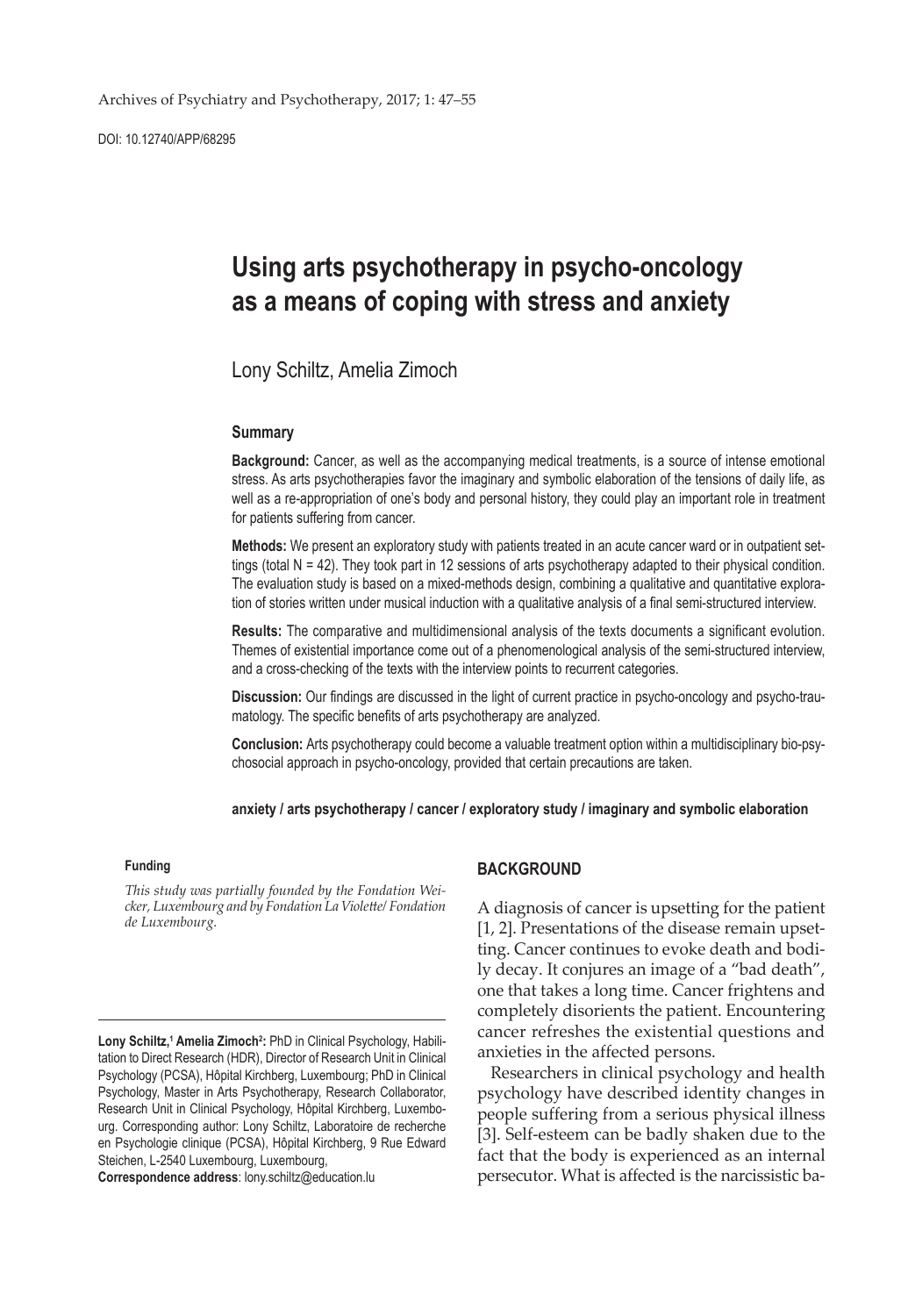sis of personality, i.e. the mental illusion of invulnerability as well as the idealized image of one's own body [4–6]. There are also persistent changes at the level of the values system [7].

Another mental change concerns the contraction of the time perspective. For people confronted with a serious disease their relationship with time changes. Part of their past is henceforth scotomized, as everything linked with the traumatizing event has to be carefully avoided. The future prospects are also altered. The future does not appear like a horizon full of opportunities any more, but rather like a succession of calendar sheets. Using Bergson's terminology, the access to the subjective time, described by the philosopher as pure duration, seems barricaded [8]. Such people live in the moment, in a physical, spatialized time, without any genuine goal.

The person realizing that they are suffering from a potentially deadly disease experiences radical changes of their time field. The diagnosis of the disease shatters their existence by confronting them abruptly with the finiteness of their lives, with the derision of their personal projects and with the anticipated regret that they will have to leave all those who mean a lot to them.

The descriptions of the factual mode of functioning derived from the French psychosomatic school of thought [9] can possibly help us understand the psychopathological mechanism at the basis of the adaptation to the chronic disease. This school has linked the mechanism of somatisation with the repression of emotions and libidinal drives that cannot be presented, nor elaborated, mentally. The analogy between the factual and the posttraumatic functioning has attracted the researchers' attention. Thus, adaptation to a serious disease is sometimes characterised by a gradual withdrawal of the libidinal, emotional and imaginary life, and ending either in a standstill in thinking or a purely operational discourse oriented toward the material needs of everyday life [10, 11].

In this situation, making sense of the experience can become a major coping strategy. It has to be emphasized that cancer acts contrary to the common meaning-construction process. It is not the outside world that overwhelms us but our own body. The magic formula consisting in telling oneself "it is the other who is responsible for my ordeal" does not work in the case of cancer. This renders the situation even harder to cope with. Many patients convince themselves that they have "created" their cancer. This attempt to create meaning allows them to reach traditional assignments of guilt. Because the person thinks that they are not sufficiently extrovert, because they assume having stomached too many fears and aches, the patient appoints themself as being the one responsible for their cancer. This construct becomes the patient's personal etiology.

The anonymous author of the book titled *Mars* wrote those words, both gripping and terrible at the same time:

> *"Cancer has a double meaning: on the one hand, it is a somatic disease that I will possibly die of in the near future, but that I could also defeat and that I could outlive; on the other hand, it is a mental disease that I can only say of that it is a real opportunity that it finally made itself felt. I want to say by this that, given the cross that my family has made me bear for a life without joy, the most intelligent thing I have ever done in my life was to develop cancer."* [12: p. 25].

The author suffered from malignant lymphoid cancer; he died at the age of 32. Writing this book met the vital need to discover the meaning of his illness. For him the only possible genuine act was the written protest against the sterile and suffocating bourgeois environment that he was brought up in. He wrote using the pseudonym Fritz Zorn (Fritz Anger).

For certain persons who feel that they are doomed, the return to the past and the quest for meaning can contribute to the restoration of self-esteem. Psycho-oncology concerns the consideration of the psychological, family and social dimensions in relation to cancer. It is one component of multidisciplinary care in oncology. Its development, relatively recent, essentially meets the need to prevent and treat the negative repercussions of cancer on the patient's psyche and surroundings, to help the patient remain himself/herself and keep their self-determination, by offering an accompaniment that is adjusted to their needs and those of their relatives [13].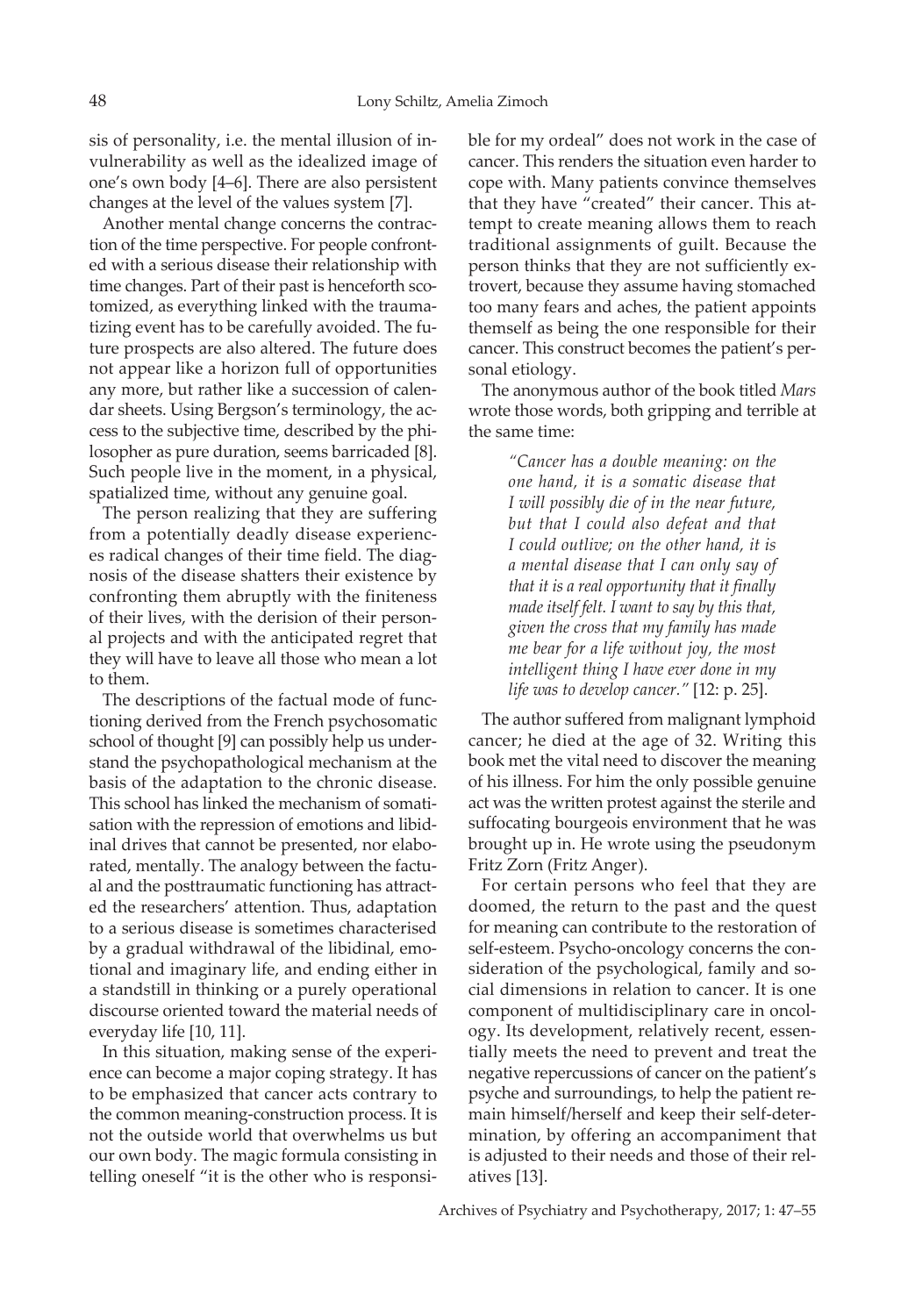Work on the narcissistic ground of personality seems to privilege resilience [14–18]. Discoveries in psychoneuroimmunology allow us to understand the mechanisms of this interaction between mind and body by showing that emotions and beliefs affect the vegetative functions, the hormonal balance and the immune system [19]. It has to be emphasized though that many problems remain unsolved at the moment.

Today the psychotherapeutic approach used with patients suffering from cancer often is of the cognitive–behavioral type. Cognitive restructuring helps the sick people replace their dysfunctional belief with more positive beliefs and acquire better strategies to cope with stress and anxiety [20–22]. Aaron Beck [23] has studied the outcome of this approach by investigating the patient's well-being.

## *Why might it be beneficial to combine arts psychotherapies with cognitive restructuring?*

While the first studies focused mainly on descriptions of the practice itself [24–28], more recent research tried showing the contribution of art therapies in psycho-oncology by using a more rigorous scientific methodology and by combining the quantitative and qualitative research methods [29–32]. All the mediations used in arts therapies – music, pictorial arts, writing, dancing, theatre – can be applied to oncology provided that they are suited to the patients' physical condition and that they can be integrated in a genuine psychotherapeutic approach offering a secure setting for the anxieties and the stress experienced on a daily basis by the patients [33–37]. They may be combined with the various traditional approaches of verbal psychotherapy, whether they are analytic, cognitive–behavioral, humanistic or systemic.

According to several meta-analyses [38-40], the effects of the applications of art psychotherapy in oncology globally have been positive, with the proviso that those patients who accepted the offer of this type of treatment may have been those who were most hopeful, who were most combative and who still had the feeling of being responsible for forging their own destiny.

What is currently missing are prospective longitudinal studies able to show the effects of arts psychotherapy in the long term, as well as how

Archives of Psychiatry and Psychotherapy, 2017; 1: 47–55

the evolution begun in the therapeutic setting transfers to everyday life.

In the context of a multi-annual research project focused on the effects of arts psychotherapy in oncology and in palliative care, we conducted an exploratory study with patients treated in inpatient and outpatient settings.

## **Methods**

## *Population*

Our clinical group consists of 42 patients (male: 16, female: 26) of different European nationalities. 17 (mean age:  $55$ , SD =  $9.8$ ) were encountered in an acute cancer ward and 25 (mean age: 64,  $SD = 8.7$ ) in outpatient settings. 35 of them (10 inpatients and 25 outpatients) were able to write stories under musical induction; the remainder received sessions of receptive music therapy.

The participants were autonomous adults. 36 suffered from primary stage cancer (breast cancer, colorectal cancer, bladder cancer, prostate cancer, pancreatic cancer) and 6 from secondary or metastatic cancer. Informed consent was obtained from all participants.

## *Therapy*

Given the state of fatigue of the patients treated with chemotherapy, the most appropriate treatment option seemed to be receptive music therapy, combined with story-writing under musical induction [41] if the patient's state allowed this, followed by a verbal elaboration in the cognitive-psychodynamic tradition [42].

The psychotherapists had a dual master's degree in clinical psychology and in arts psychotherapy.

## *Evaluation*

Stories written under musical induction were analyzed according to a mixed-methods design, using an original rating scale established in the constructivist and phenomenological perspective [43]. It was published in French [41]. In this type of rating scales, general categories are subdivided into sub-categories coming out of the prior exploration of a great number of lit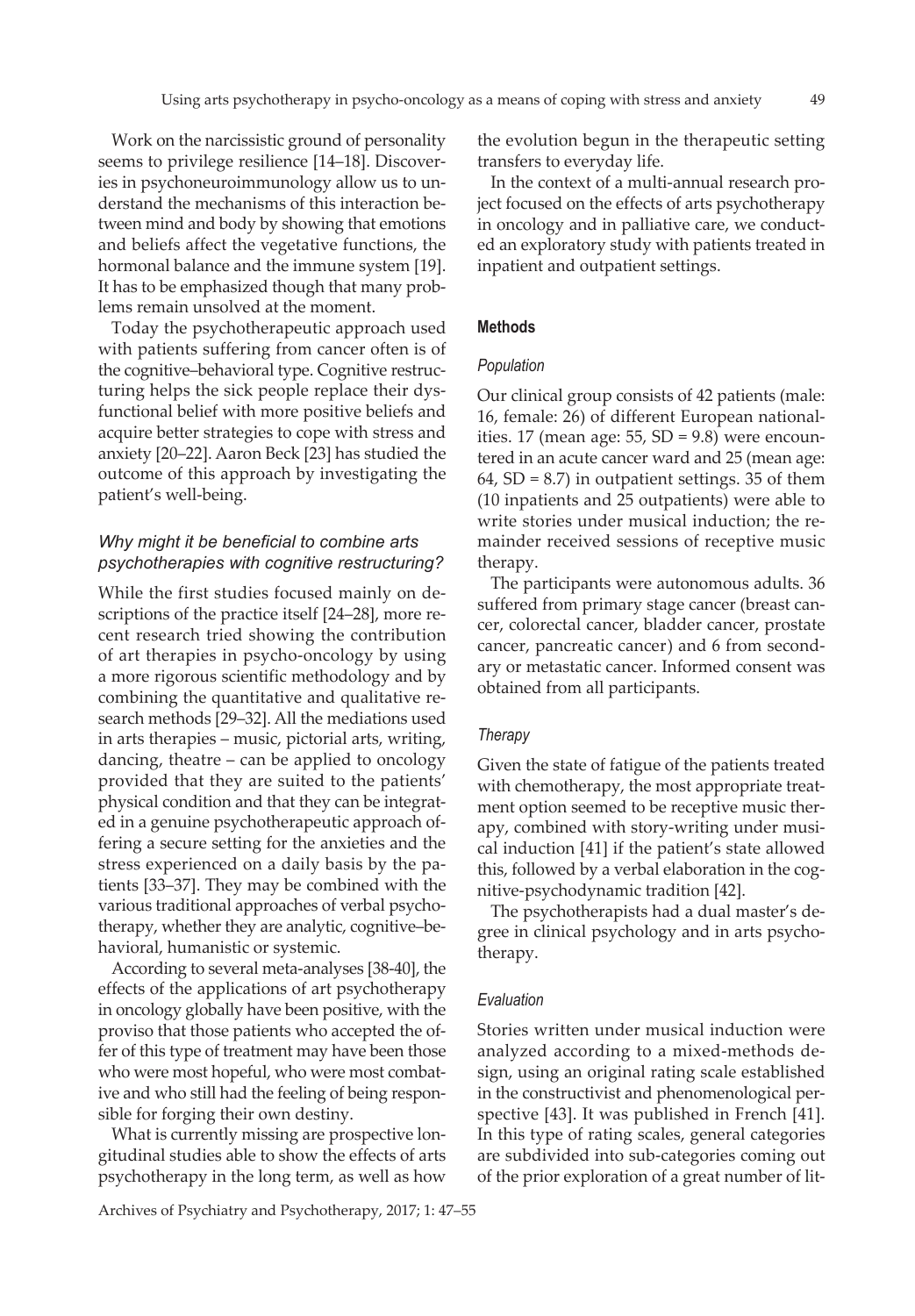erary creations produced in similar therapeutic settings. These rating scales allow using artistic works as research tools by moving from a qualitative analysis to encoding of the data at the ordinal level of measurement and to the application of inferential and multidimensional nonparametric statistical procedures.

The method used to analyze the spontaneous comments of the participants during the final semi-structured interview was qualitative (thematic analysis according to the phenomenological and structural tradition) [44]. Patients were asked to give their subjective evaluation of the arts psychotherapeutic sessions they had attended. The interviews were recorded and transcribed by the therapist. The analysis was focused on the meaning of the therapeutic experience for the patient [45].

Using Wilcoxon's signed-rank test, we will present the evolution in the stories written under musical induction with the 35 patients who were able to write, followed by the results of a qualitative analysis of the final interview with the whole group of 42 patients. Stories written under musical induction were also analyzed with the aim of cross-checking their content with the categories arising out of the semi-structured interview. Some significant texts illustrating the main themes will be presented.

# **Results**

## *Pre-test/post-test comparison of stories written under musical induction*

By applying a rating scale for the stories written by 35 patients and by computing Wilcoxon's signed-rank test on the data, we have found significant changes or changes tending towards significance after 12 sessions of treatment (Table 1).

|  |  |  |  | Table 1. Pre-test/post-test change in the stories (N=35); Wilcoxon's signed-rank test |  |
|--|--|--|--|---------------------------------------------------------------------------------------|--|
|--|--|--|--|---------------------------------------------------------------------------------------|--|

| Variable                  | Ζ        | Significance   | Direction of difference |
|---------------------------|----------|----------------|-------------------------|
| Affective implication     | $-2.078$ | p < 0.05       | pre < post              |
| Imaginary richness        | $-2.345$ | p < 0.01       | pre < post              |
| Controlled aggressiveness | $-1.925$ | $p < 0.10$ (t) | pre < post              |
| Structuring               | $-2.214$ | P < 0.05       | pre < post              |
| Stylistic flexibility     | $-2.130$ | p < 0.05       | pre< post               |
| Nuanced vocabulary        | $-2.060$ | p < 0.05       | pre < post              |
| Symbolic elaboration      | $-2.532$ | p < 0.01       | pre < post              |
| Cognitive elaboration     | $-2.156$ | p < 0.05       | pre < post              |
| Artistic elaboration      | $-2.343$ | p < 0.01       | pre < post              |
| Intrapsychic conflict     | $-1.914$ | $p < 0.10$ (t) | $pre$ > post            |
| Banality of content       | $-2.142$ | P < 0.05       | pre > post              |

(t) tendency towards significance.

## *Qualitative analysis of the semi-structured interview*

According to the results of the thematic analysis of the semi-structured interview proposed at the end of the 12 therapeutic sessions, art psychotherapy has helped patients in a number of ways, according to their subjective evaluation, which is often neglected but should be taken into account in evaluation studies [38, 45]:

- expressing their experiences with reference to the disease and the treatments
- expressing their fears and aggressive drives and elaborating their conflicted and ambivalent feelings
- concentrating again on their creative potential, as well as on their cultural, social and human interests
- feeling active again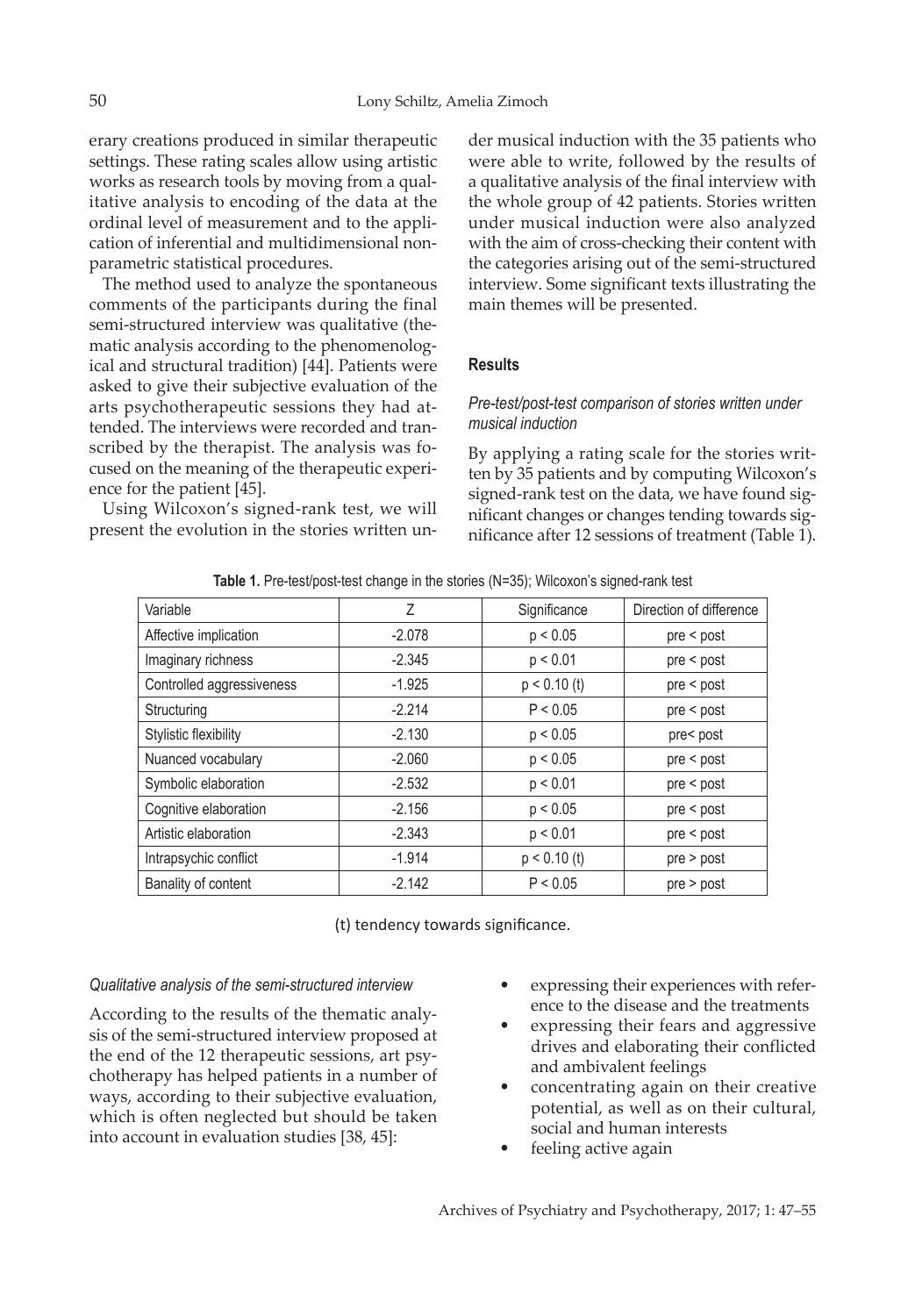- initiating the integration of their personal and family history
- regaining serenity
- feeling being part of human kind and nature

Some of these functions will be illustrated by typical examples of stories written under musical induction.

#### *Clinical vignettes*

The following stories will help us illustrate the process of making sense and enhancing resilience with the help of personal literary creation. The stories were written while listening to music. The participants were invited to write a free text, as soon as they felt inspired to do so. Thus, their attention was focused on literary production, while the music acted rather on an unconscious level, deploying its full potential as a stimulus of feelings and emotional memories [41]. There was no time limit to the writing of stories.

#### *Elaborating one's conflicted and ambivalent feelings*

Beethoven, Symphony no. 9:

*"Fafnir: that is the name that I have given to my cancer. I needed to give it a name; an effigy, to better fights it. Fafnir, in the legend of the 'Nibelungen', is a terrifying dragon-monster. Siegfried manages to kill it by piercing its heart with his sword. Strangely, my oncologist is called Sigrid, a substantial similarity to Siegfried! Thus Sigrid and I fought Fafnir. Despite its strength and its monstrosity, we will find its weak point and manage to eliminate it. Its effigy, its strength are terrifying. It is there, but where? How not to give it too much space, I do not want it to settle down, to dominate and suffocate me. Weeks and months of struggle. Sigrid has a complete arsenal and uses every tactic. The fight is long and hard. It is not with strength that we will defeat it. We will need to have weakened it, little by little, at the right moment, in the right place, and then, very close to it, hearing its eerie death rattle, we will get closer and we will find its weak point…"* (Female, 43; duration of illness 15 months)

#### *Becoming active again*

#### Vivaldi, Four Seasons:

*"I was light. I ran in a meadow, I was so very light. I saw my famous eucalyptus trees and the blue sky. My body: I currently do not feel the pain, it prickles, but… not as usual. My head is light and in peace. I feel a sensation of warmth in my legs and my hands: it is very pleasant. My back is still, propped up, as if on a cotton ball, it is a strange feeling. In the meadow, I told myself: 'you will overcome this, the road will be long, but you can overcome this', I have not heard the mean voice as usual that tells me the opposite. I have seen the village where I was born, childhood memories, so vivid that I recognise the smell, with the sun and the blue sky. I was alone, serene, happy. I was in one of my safe spaces, even though I have other ones where I had experienced something good…"* (Male, 58; duration of illness 2 years)

Dvorak, *Slavonic Dances*:

*"I am in my safe space, the smells, and the roads: I run, I run, I run and I see my eucalyptus trees and I feel this: soon you will return there because everything has a special smell. All these roads, I need to see this. My body is still, without pain."* (Female, 52; duration of illness 6 months)

Verdi, *Nabucco Overture*:

*"I like listening to all these instruments: I see the orchestra and I sway back and forth. Then I run, I run, my body is light."* (Man, 48; duration of illness 1 year)

After feeling serene and at peace, the hero of the story is moving, the movement corresponding to the awareness of life induced by music.

*Initiating the integration of one's personal and family history*

Music from ancient Greece:

*"On the Tuesday that this disease was detected, I had a little crab inside my stomach that would also disturb cohabi-*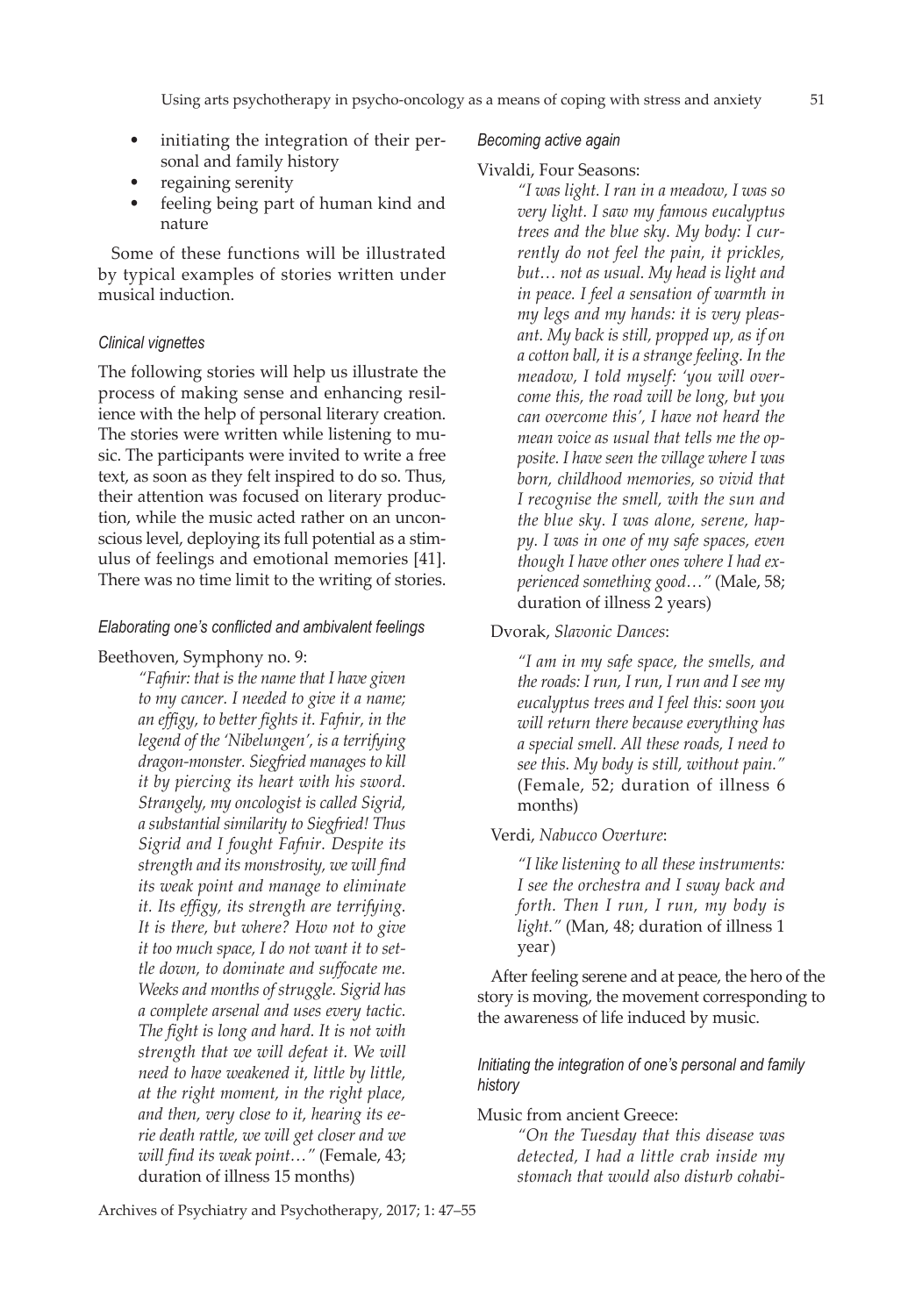*tation, life, my work with those who are around me, who live and work with me. This little crab has grown. It has become a cancer, thus a daily struggle for two and a half years.*

*This crab saddens my husband, my children, my grandchildren, my family, my friends…*

*This crab has changed my life. The energy to fight is there as it has always been to raise the children, do one's job, live surrounded by friends…*

*I worry a lot about my oldest grandson aged 6 now and who has well understood that I am his mother's mother, who asks questions, I am much less agile, I run less, I ride my bicycle less often… His mother explained to him that I am sick… He came to whisper into my ear: 'You know, grandma, mothers should not die'. If only for him, I fight, I want to fight… and I want to be able to go back to the beach and catch cute small crabs with him, at sunset, put them into the water and watch them reach once more the beach and burrow into the sand…"*  (Female, 70; duration of illness 30 months)

## Regaining serenity

## Mozart, *Symphony no. 40*:

*"White is the page, endlessly white. Like the clouds in the sky, the feather of the peace dove, egg white, snow and the cherry blossoms. White, luminous and gleaming. White, the symbol of truce and the wedding dress. White, the space to express myself, to fly, to loop in the skies of spring. White, freedom, hope, space. Magnolia flowers, flecked with pink. The white that I dread is however a bearer of hope and creativity. If I have to choose, then I am a seagull fluttering in the skies. The immense space around me is promise and future. Everything is allowed: I go to the right, to the left, up and down. I slide in the skies, carried by my white wings. Nothing is impossible; I fly above the waves and the beaches, shouting with happiness. The thrill of speed, of* 

*the warm air around me. The chirping of the birds is around me and accompanies me in my crazy dance. Intoxicated with freedom, I slide, I fly away.*

*I lose a feather, so beautiful, so white. The writer's quill that flies away in imaginary stories, in fairy tales or poems. The story of a slightly crazy seagull, intoxicated with life and happiness. It flies over waves, flecked with spray. It flies and it moves towards the far horizon, towards white clouds, in order to only become a dot, a dot on a white page."* (Female, 52; duration of illness 6 months)

## *Belonging to nature*

Beethoven, *Symphony no. 3*:

*"Dance in the nature, with the dead leaves, the flowers of all the colours, the trees among mist and sun.*

*It is nature that invites me or it is me who invites nature. This is a useless question because a dance only happens in pairs.*

*Calm, strong, slowly or savagely. There is no difference.*

*It is music that decides, or me.*

*Who knows? – no difference.*

*It is the environment that is responsible,* 

*the music, me and the nature.*

*If there, there was no gathering,*

*Then life would be a sad place.*

*However it must not be forgotten that I also like sadness."* (Male, 65; duration of illness 4 years)

## **DISCUSSION**

Evaluation studies with very diverse groups have shown that arts psychotherapy develops the capacity for imaginary and symbolic elaboration of conflicts and tensions of the daily life [39,46,47]. Incidentally, this is the most specific trait in this kind of treatment, and it is because of this intrinsic characteristic that arts psychotherapy is so well adapted to coping with stress and anxiety in psycho-oncology [14,32,38]. It may be added in a fruitful manner to cognitive restructuring [23]. In elaborating traces of prior trauma-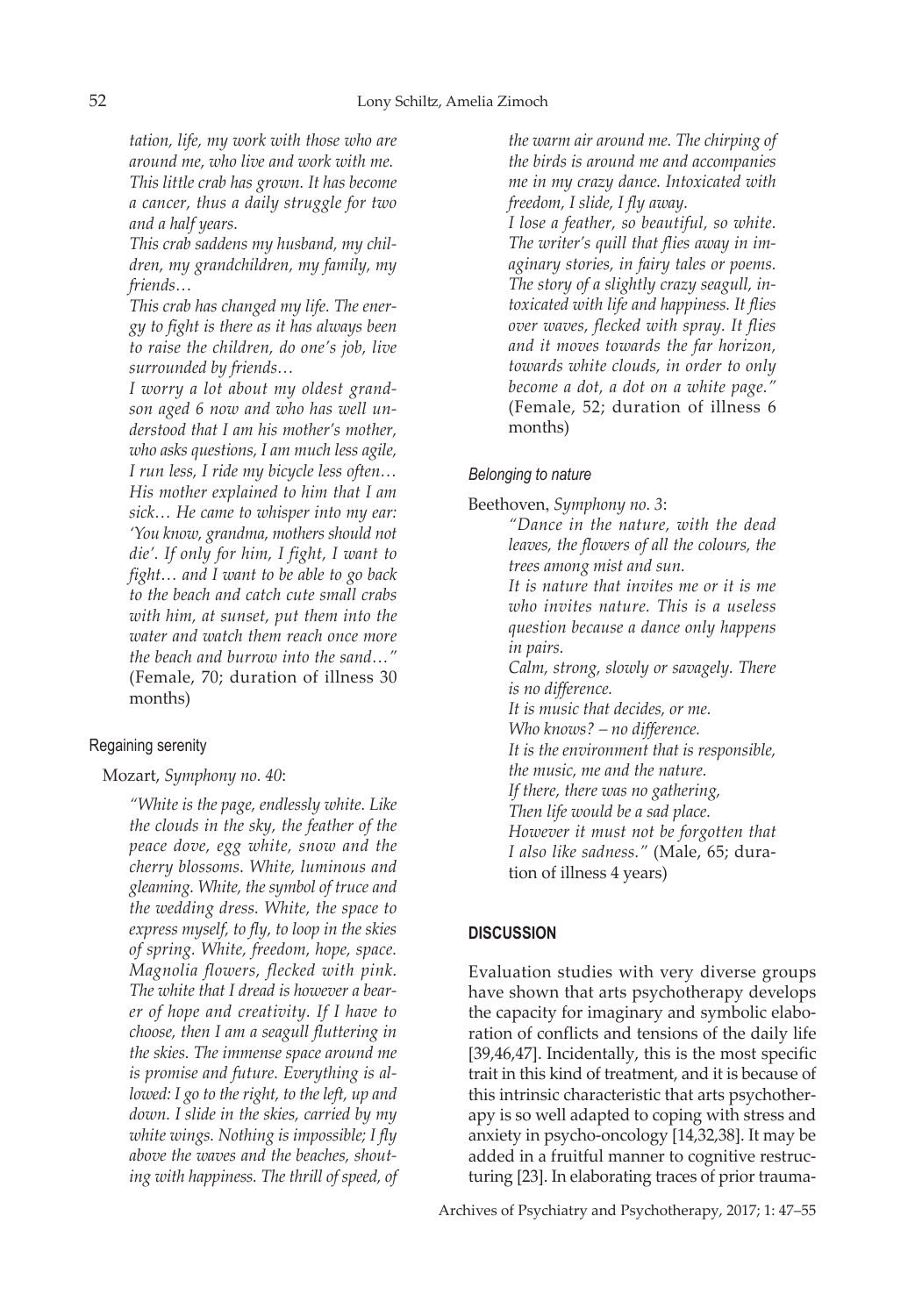ta, art psychotherapy is less intrusive than verbal psychotherapy because the injuries of the past are addressed indirectly through the artistic creations, before passing through conscious elaboration and integration.

Art psychotherapy promotes the tendencies of imaginary escape, allowing the patient to escape the hospital routine, which is mainly focused on symptoms and physical care [31,32,47]. Among the beneficial effects of art psychotherapy, the importance of the restoration of relationships with activities, interests, hobbies, cultural, social and human values, or simply with life, has to be emphasized. It is because art psychotherapy is not only "talking", but "doing", that it is as successful as it is. The patient, who no longer feels the master of their own body, can again become the initiator of their own actions. It is thanks to this increase in energy and intrinsic motivation that the relationship with life can be reinforced.

From the methodological point of view, a mixed-methods design combining the analysis of the artistic production with the thematic analysis of personal comments showed to be an adequate evaluation option, combining objectivity with subjectivity in an optimal manner [44,45,48] and considering the direct expression of feelings and needs, as well as their symbolic expression.

Let us stress that a study with a small sample and non-parametric statistical procedures does not aim at statistical generalization. It has an exploratory character and is meant at laying the ground for future research.

## **CONCLUSION**

Art psychotherapy could become a valuable treatment measure in psycho-oncology, but certain precautions must be taken.

In working with persons suffering from a chronic physical illness in general and cancer in particular, the importance of a specialist training in clinical psychology and in implementing a therapeutic relationship must be emphasized. Verbal elaboration must accompany artistic creation [32,49]. Expressive workshops offered outside the reassuring setting of the therapeutic relationship could re-traumatize the patient by confronting them with their annihilation anxieties and their own internal destructive behavior. A too sudden breakdown of the defense mechanisms necessary for mental survival should be avoided [1].

Another efficiency requirement is that art psychotherapy continues long term. Besançon [50] describes three crucial moments of psychotherapeutic treatment in oncology: when the diagnosis is made, after the end of intensive treatment, when depression could appear, and during a relapse, when anxiety again dominates the clinical picture. If arts psychotherapeutic sessions were thus to be included in acute cancer wards, they should also be offered after the remission of the disease [51], with the objective to continue stimulating the defenses, fighting against discouragement and maintaining a level of energy necessary for making new plans for the future.

Regarding a deepened understanding of the mode of action and of the limitations of art psychotherapy in oncology, many questions remain open. Reduction of stress and anxiety seems to have a general positive effect on the immune system, but the specific mechanisms operating in oncology remain largely unknown. Future research in psycho-immunology will contribute to providing the answers.

#### **REFERENCES**

- 1. Bacqué MF. Pertes, renoncements et intégrations: les processus de deuil dans les cancers. Revue Francophone de Psycho-Oncologie. 2005; 2: 117–123.
- 2. Currier JM. Jobe-Shields LE, Phipps S. (). Stressful life events and posttraumatic stress symptoms in children with cancer. J Traum Stress. 2009; 22(1): 28–35.
- 3. Tap P., Tarquinio C. & Sordes-Aden F. (2002). Santé, maladie et identité. In: Fischer G.N. (ed.), Traité de psychologie de la santé. (pp. 135-161). Paris, Dunod.
- 4. Daligan L. (2003). Le traitement psychanalytique des troubles psychotraumatiques de l'enfant. Revue Francophone du Stress et du Trauma, 3(1), 47-50.
- 5. Receveur-Domcel C. (2003). Symptomatologie dépressive et névrose traumatique. Revue Francophone du Stress et du Trauma, 3(3), 177-182.
- 6. Spencer E. PTSD in Children and Adolescents. Washington DC: American Psychiatric Publishing; 2001.
- 7. Fischer G.N. & Tarquinio C. (2002). L'expérience de la maladie: Ressources psychiques et changement de valeurs. In: Fischer G.N. (ed.), *Traité de psychologie de la santé.* (pp 301-319). Paris, Dunod.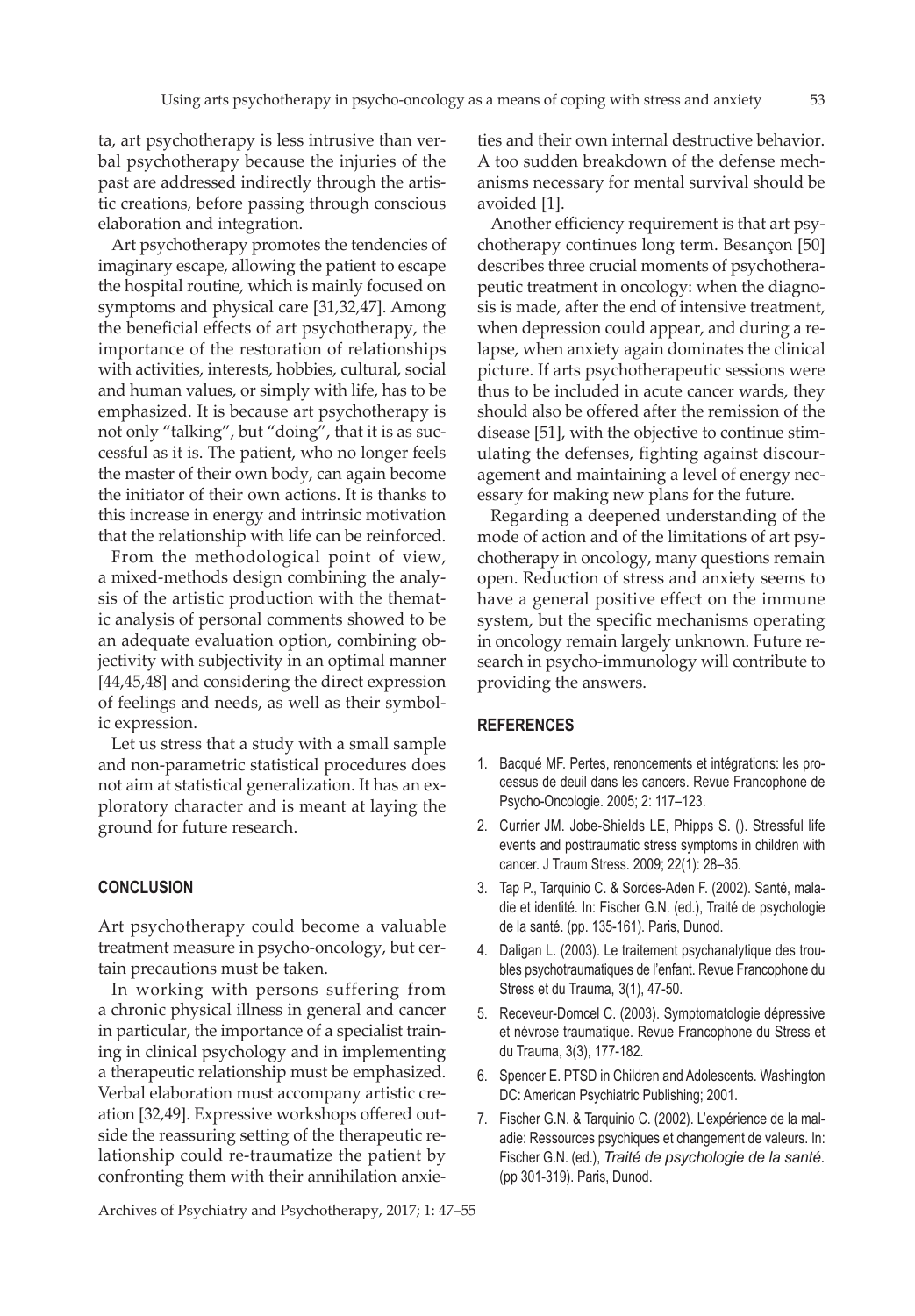- 8. Bergson H. (1889). Essai sur les données immédiates de la conscience. Paris, PUF.
- 9. Marty P. (1991). Mentalisation et psychosomatique. Paris, "Les Empêcheurs de tourner en rond", Ulysse.
- 10. Debray Q., Granger B., Azais F. (2000). Psychopathologie de l'adulte. Paris, Masson.
- 11. Jadoulle V. (2003). La pensée psychosomatique. Revue française de Psychiatrie et de Psychologie Médicale, 62 (7), 43-57.
- 12. Zorn F. (1977). Mars. München, Kindler Verlag.
- 13. Söner W. & Keller M. (2007). Wirksamkeit psychoonkologischer Interventionen auf die Lebensqualität der Patienten – ein systematischer Überblick über Review und Metaanalysen. Psychosomatik und Konsiliarpsychiatrie, 1 (4), 249-257.
- 14. Andersen BL, Yang HC, Farrar WB. Psychological intervention improves survival for breast cancer patients: A randomized clinical trial. Cancer. 2008; 113; 3450–3458.
- 15. Corbin LW, Mellis BK, Beaty BL, Kutner JS. The use of complementary and alternative medicine therapies by patients with advanced cancer and pain in a hospice setting: a multicentered, descriptive study. J Palliat Med. 2009; 12(1): 7–8.
- 16. Cyrulnik B. (1999). Un merveilleux malheur. Paris, Odile Jacob.
- 17. De Tichey C. (2001). Surmonter l'adversité: Les fondements dynamiques de la résilience. Cahiers de Psychologie Clinique, 16/1, 49-61.
- 18. Lakomy D.K. (1989). Art und Effizienz des Copingverhaltens der Frau unter der Erstbedrohung eines Mamma – oder Zervixkarzinoms. Psychotherapie, Psychosomatik, Medizinische Psychologie, 38 (1), 43-47.
- 19. Constant E. (2003). Neuro-imagerie et état de stress posttraumatique. Revue Francophone du Stress et du Trauma, 3(1), 59-64.
- 20. Nezu AM, Nezu CM, McClure KS, Felgoise SH, Houts PS. Project Genesis: assessing the efficacy of problem-solving therapy for distressed adults cancer patients. J Consult Clin Psychology. 2003; 71(6): 1036–1048.
- 21. Redd WH, Montgomery GH, Du Hamel KM. Behavioral intervention for cancer treatment side effects. J National Cancer Institute. 2001; 93(11): 810–823.
- 22. Treichler M. (2005). Psychotherapie mit Krebskranken. Deutsche Zeitschrift für Onkologie, 37 (1), 26-30.
- 23. Beck AT. Cognitive Therapy of Anxiety Disorders. New York: Guilford; 2008.
- 24. Borgmann E. Art therapy with three women diagnosed with cancer. Arts Psychother. 2002; 29: 245–251.
- 25. Jones A. Death, poetry, psychotherapy and clinical supervision (the contribution of psychodynamic psychotherapy to palliative care nursing). J Adv Nurs. 1997; 25(2): 238–244.
- 26. Oppenheim D. & Hackmann O. (2003). L'expérience du cancer des enfants illustrée par leurs dessins. Neuropsychiatrie de l'Enfance et de l'Adolescence, 51(1), 5-13.
- 27. Sourkes BM. Truth to live: Art therapy with pediatric oncology patients and their siblings. J Psychosoc Oncol. 1991; 9(2): 81–96.
- 28. Teegen F. (1992). Die Bildersprache des Körpers. Reinbek bei Hamburg, Rowohlt.
- 29. Öster I, Magnusson E, Thyme KE, Lindh J, Aström S. Art therapy for women with breast cancer: the therapeutic consequences of boundary strengthening. Arts Psychother. 2007; 34: 277–288.
- 30. Puig A, Lee SM, Goodwin L, Sherrard PAD. The efficacy of creative arts therapies to enhance emotional expression, spirituality, and psychological well-being of newly diagnosed Stage I and Stage II breast cancer patients: A preliminary study. Arts Psychother. 2006; 33: 218–228.
- 31. Stanczyk MM. Music therapy in supportive cancer care. Reports Pract Oncol Radiother. 2011; 16(5): 170–172.
- 32. Talwar S. Accessing traumatic memory through art making: An art therapy trauma protocol (ATTP). Arts Psychother. 2007; 34: 22–35.
- 33. Greece M. Art therapy on a bone marrow transplant unit: the case study of a Vietnam veteran fighting myelofibrosis. Arts Psychother. 2003; 30: 229–238.
- 34. Grulke N., Bailer H., Stähle S. & Kächele H. (2006). «Evaluation eines maltherapeutischen Angebots für onkologische Patienten in einem Akutkrankenhaus », Eine Pilotstudie. Musik-, Tanz – und Kunsttherapie, 17 (1), 21-29.
- 35. Günter M. Art therapy as an intervention to stabilize the defenses of children undergoing bone marrow transplantation. Arts Psychother. 2000; 27(1): 3–14.
- 36. Körting A., Marmé A., Verres R. & Stammer H. (2005). Musiktherapie mit Paaren, bei denen die Frau an Krebs erkrankt ist. Musik-, Tanz – und Kunsttherapie, 16 (4), 161-167.
- 37. Manheim E.G. & Weis J. (2005). Tanztherapie mit Krebspatienten. Ergebnisse einer Pilotstudie. Musik-, Tanz – und Kunsttherapie, 16 (3), 121-128.
- 38. Boehm K, Cramer H, Staroszynski T, Ostermann T. Arts therapies for anxiety, depression and quality of life in breast cancer patients: a systematic review and meta-analysis. Evidence-Based Complement Alt Med. 2014; Article ID 103297..
- 39. Elbing U., Schulze C., Zillman H. & Osterman T. (2008). Arthedata: Aufbau und technische Realisierung einer wissenschaftlichen Datenbank für Kunsttherapie. Musik-, Tanz – und Kunsttherapie, 19(3), 121-125.
- 40. Wornit A.F. & Bolay H.V. (2004). Themenheft: Praxis und Forschung, Reviews zur Musiktherapie. Editorial. Musik-, Tanz – und Kunsttherapie, 15 (2), 63-66.
- 41. Schiltz L. (2008). Histoires écrites sous induction musicale. Un outil de psycho-diagnostic, de psychothérapie, de psychopédagogie et de recherche. Courlay, Fuzeau.
- 42. Fonagy P, Gergely G, Jurist EL, Target M. Affect Regulation, Mentalization, and the Development of the Self. London: Karnac; 2004.